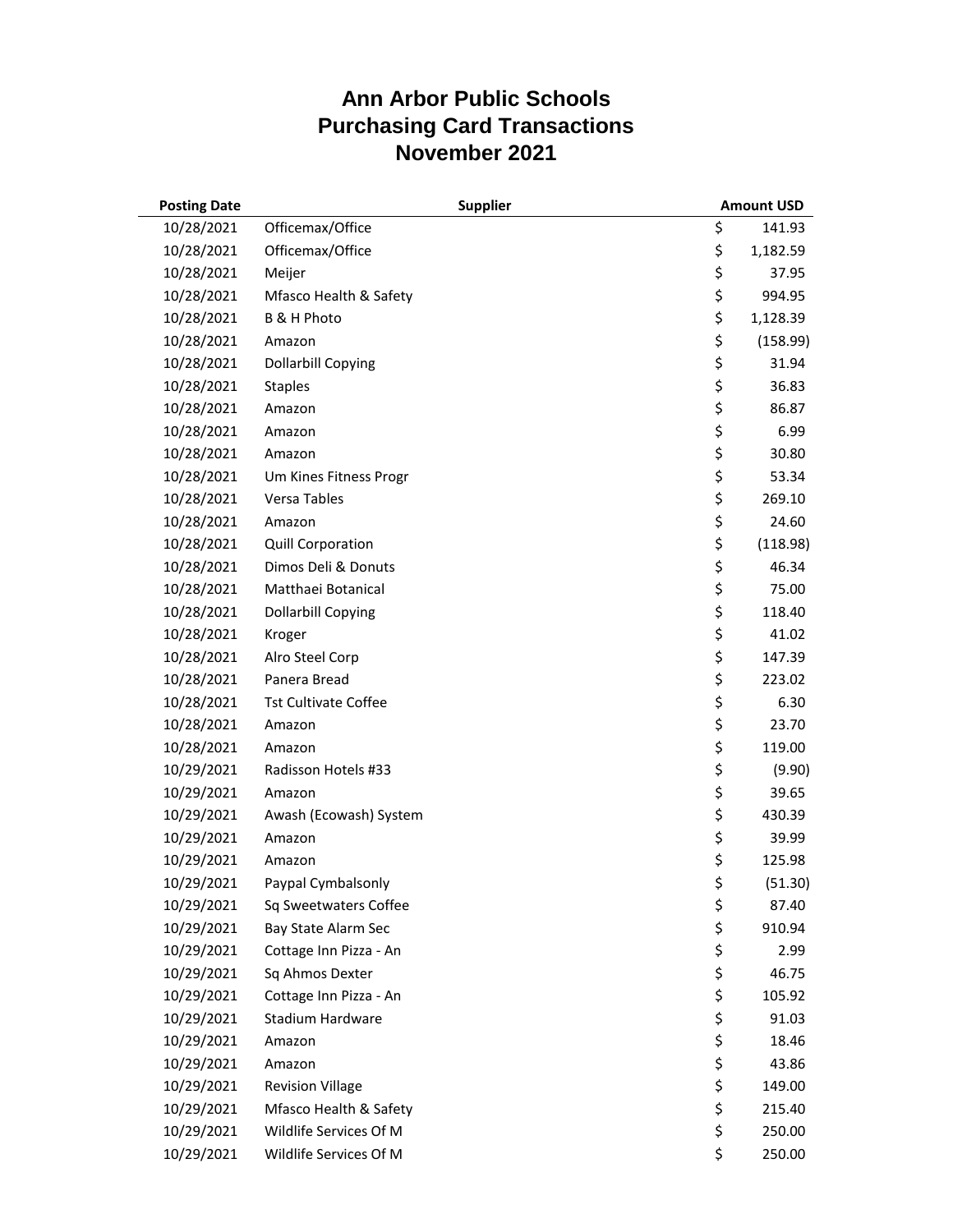| <b>Posting Date</b> |                               | <b>Supplier</b> | <b>Amount USD</b> |
|---------------------|-------------------------------|-----------------|-------------------|
| 10/29/2021          | Wildlife Services Of M        |                 | \$<br>350.00      |
| 10/29/2021          | Wildlife Services Of M        |                 | \$<br>400.00      |
| 10/29/2021          | <b>Hobart Service</b>         |                 | \$<br>7,912.36    |
| 10/29/2021          | Amazon                        |                 | \$<br>38.95       |
| 10/29/2021          | Sweetwater Sound              |                 | \$<br>72.24       |
| 10/29/2021          | <b>School Specialty Llc</b>   |                 | \$<br>13.76       |
| 10/29/2021          | <b>School Specialty Llc</b>   |                 | \$<br>209.17      |
| 10/29/2021          | Flinn Scientific Inc          |                 | \$<br>49.68       |
| 10/29/2021          | Panera Bread                  |                 | \$<br>9.95        |
| 10/29/2021          | Jerusalem Gardens             |                 | \$<br>204.50      |
| 10/29/2021          | Amazon                        |                 | \$<br>79.89       |
| 11/1/2021           | Officemax/Office              |                 | \$<br>6.09        |
| 11/1/2021           | Courtyard Ann Arbor           |                 | \$<br>1,249.20    |
| 11/1/2021           | Monoprice, Inc.               |                 | \$<br>71.96       |
| 11/1/2021           | 117 School Cert               |                 | \$<br>1,250.00    |
| 11/1/2021           | Target                        |                 | \$<br>71.99       |
| 11/1/2021           | <b>USPS</b>                   |                 | \$<br>7.38        |
| 11/1/2021           | <b>USPS</b>                   |                 | \$<br>28.63       |
| 11/1/2021           | Sec Of State Eservices        |                 | \$<br>10.15       |
| 11/1/2021           | Um Kines Fitness Progr        |                 | \$<br>53.34       |
| 11/1/2021           | <b>Physical Education Equ</b> |                 | \$<br>398.50      |
| 11/1/2021           | Amazon                        |                 | \$<br>(106.80)    |
| 11/1/2021           | Flocabulary                   |                 | \$<br>120.00      |
| 11/1/2021           | <b>Current Electric Motor</b> |                 | \$<br>72.00       |
| 11/1/2021           | <b>Current Electric Motor</b> |                 | \$<br>732.00      |
| 11/1/2021           | <b>Current Electric Motor</b> |                 | \$<br>960.00      |
| 11/1/2021           | Boilers Controls & Equ        |                 | \$<br>1,004.50    |
| 11/1/2021           | Amazon                        |                 | \$<br>340.17      |
| 11/1/2021           | <b>Grand Trav Resort</b>      |                 | \$<br>153.80      |
| 11/1/2021           | D J Wall-St-Journal           |                 | \$<br>38.99       |
| 11/1/2021           | Panera Bread                  |                 | \$<br>145.42      |
| 11/1/2021           | <b>Acco Brands Direct</b>     |                 | \$<br>501.02      |
| 11/1/2021           | Um Kines Fitness Progr        |                 | \$<br>53.34       |
| 11/1/2021           | Um Kines Fitness Progr        |                 | \$<br>53.34       |
| 11/1/2021           | Amazon                        |                 | \$<br>127.95      |
| 11/1/2021           | Amazon                        |                 | \$<br>133.00      |
| 11/1/2021           | <b>Quill Corporation</b>      |                 | \$<br>122.91      |
| 11/1/2021           | Mailchimp Misc                |                 | \$<br>9.99        |
| 11/1/2021           | Amazon                        |                 | \$<br>25.18       |
| 11/1/2021           | Amazon                        |                 | \$<br>69.59       |
| 11/1/2021           | Amazon                        |                 | \$<br>24.95       |
| 11/1/2021           | Acco Brands Direct            |                 | \$<br>24.51       |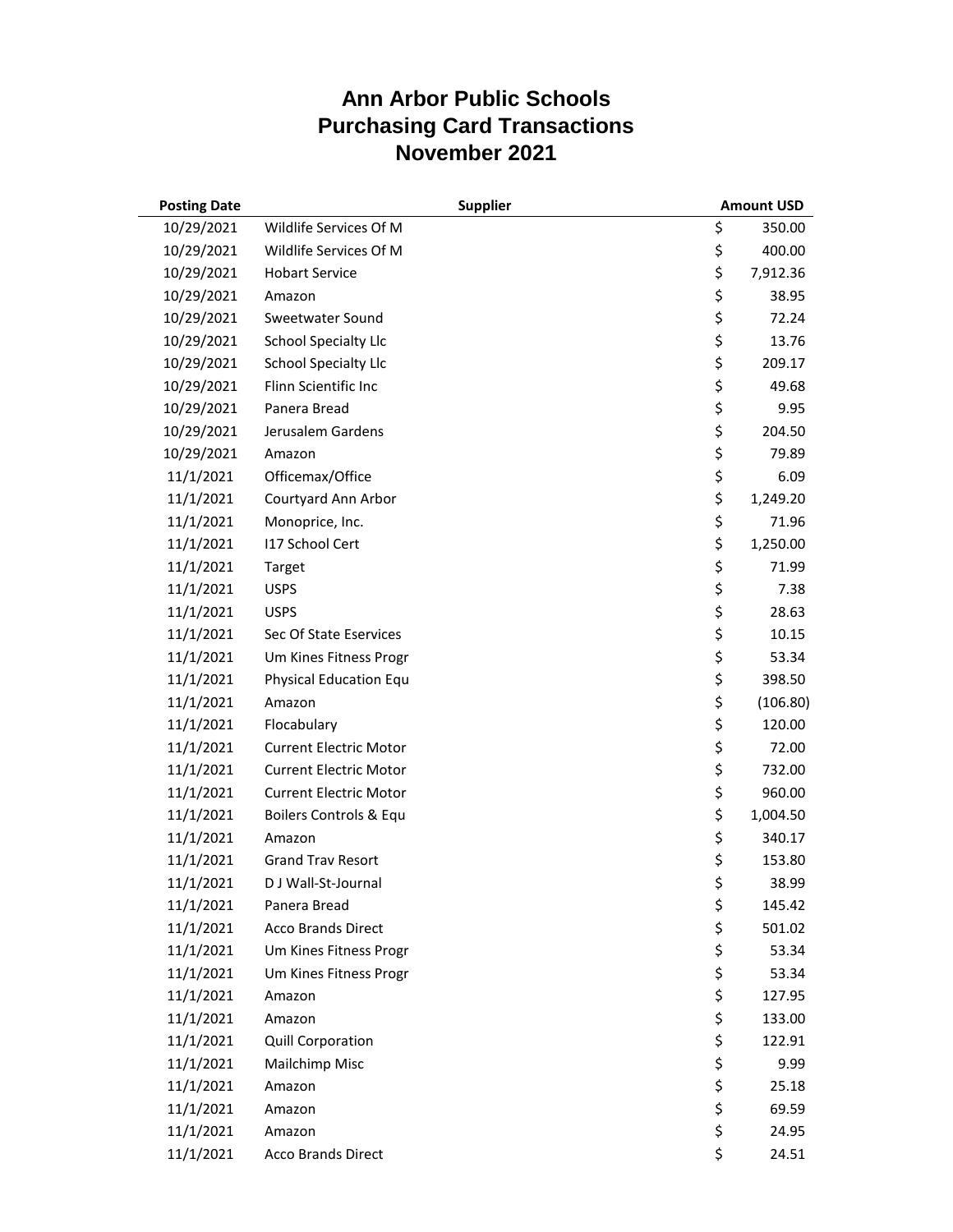| <b>Posting Date</b> |                               | <b>Supplier</b> | <b>Amount USD</b> |
|---------------------|-------------------------------|-----------------|-------------------|
| 11/1/2021           | Amazon                        |                 | \$<br>5.20        |
| 11/1/2021           | Amazon                        |                 | \$<br>14.65       |
| 11/1/2021           | Amazon                        |                 | \$<br>49.35       |
| 11/1/2021           | Amazon                        |                 | \$<br>(33.99)     |
| 11/1/2021           | Amazon                        |                 | \$<br>(33.99)     |
| 11/1/2021           | Amazon                        |                 | \$<br>(44.98)     |
| 11/1/2021           | Amazon                        |                 | \$<br>135.96      |
| 11/1/2021           | Hello Hellofax                |                 | \$<br>199.99      |
| 11/2/2021           | Officemax/Office              |                 | \$<br>41.98       |
| 11/2/2021           | Officemax/Office              |                 | \$<br>200.40      |
| 11/2/2021           | B & H Photo                   |                 | \$<br>(1,866.86)  |
| 11/2/2021           | Lilys Garden Inc              |                 | \$<br>82.79       |
| 11/2/2021           | Stadium Hardware              |                 | \$<br>38.82       |
| 11/2/2021           | Amazon                        |                 | \$<br>5.20        |
| 11/2/2021           | Massp & Masc/Mahs             |                 | \$<br>1,000.00    |
| 11/2/2021           | Central Michigan Paper        |                 | \$<br>309.06      |
| 11/2/2021           | <b>Current Electric Motor</b> |                 | \$<br>1,096.50    |
| 11/2/2021           | <b>School Specialty Llc</b>   |                 | \$<br>217.56      |
| 11/3/2021           | Officemax/Office              |                 | \$<br>111.58      |
| 11/3/2021           | Officemax/Office              |                 | \$<br>119.67      |
| 11/3/2021           | <b>B &amp; H Photo</b>        |                 | \$<br>(44.92)     |
| 11/3/2021           | Fedex                         |                 | \$<br>98.65       |
| 11/3/2021           | Fedex                         |                 | \$<br>5.82        |
| 11/3/2021           | Mi State Police Ichat         |                 | \$<br>10.00       |
| 11/3/2021           | Masterclass                   |                 | \$<br>180.00      |
| 11/3/2021           | Stadium Hardware              |                 | \$<br>10.49       |
| 11/3/2021           | Amazon                        |                 | \$<br>208.08      |
| 11/3/2021           | Sq Stadium Trophy, In         |                 | \$<br>96.00       |
| 11/3/2021           | Amazon                        |                 | \$<br>15.49       |
| 11/3/2021           | Amazon                        |                 | \$<br>20.55       |
| 11/3/2021           | Amazon                        |                 | \$<br>87.18       |
| 11/3/2021           | City Of Ann Arbor             |                 | \$<br>5,029.00    |
| 11/3/2021           | City Of Ann Arbor             |                 | \$<br>5,541.10    |
| 11/3/2021           | <b>Uline Ship Supplies</b>    |                 | \$<br>5,650.57    |
| 11/3/2021           | Amazon                        |                 | \$<br>423.00      |
| 11/3/2021           | First Book                    |                 | \$<br>1.99        |
| 11/3/2021           | Amazon                        |                 | \$<br>20.97       |
| 11/3/2021           | Amazon                        |                 | \$<br>34.36       |
| 11/3/2021           | D. J. Conley Associate        |                 | \$<br>61.40       |
| 11/3/2021           | D. J. Conley Associate        |                 | \$<br>1,245.86    |
| 11/3/2021           | D. J. Conley Associate        |                 | \$<br>1,569.08    |
| 11/4/2021           | Signs By Tomorrow             |                 | \$<br>44.50       |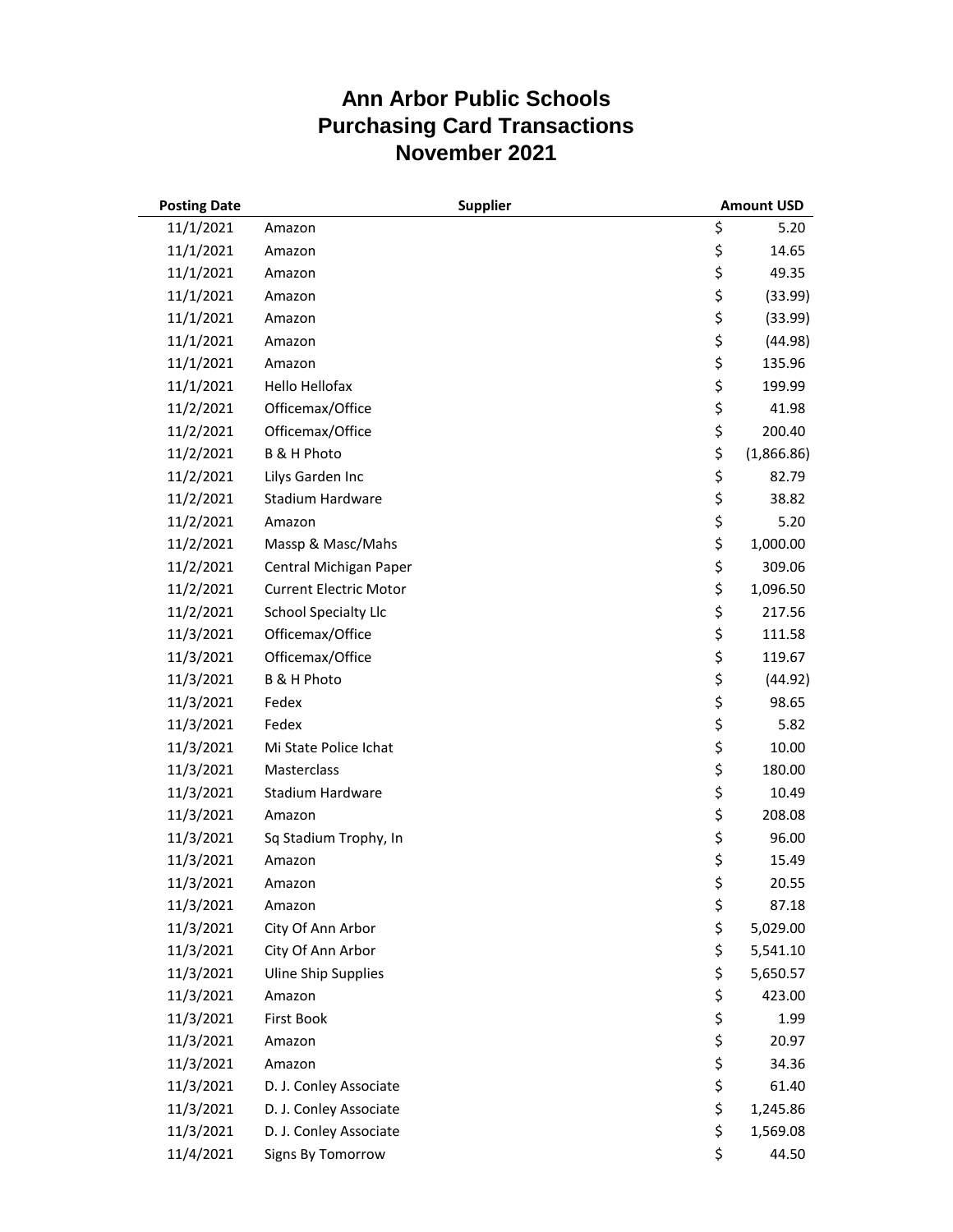| <b>Posting Date</b> | <b>Supplier</b>             |    | <b>Amount USD</b> |
|---------------------|-----------------------------|----|-------------------|
| 11/4/2021           | Tlf Nortons Flowers An      | \$ | 58.90             |
| 11/4/2021           | Officemax/Office            | \$ | 7.10              |
| 11/4/2021           | Amazon                      | \$ | 14.99             |
| 11/4/2021           | Amazon                      | \$ | 16.24             |
| 11/4/2021           | Amazon                      | \$ | 0.44              |
| 11/4/2021           | Fedex                       | \$ | 80.49             |
| 11/4/2021           | Fedex                       | \$ | 10.86             |
| 11/4/2021           | Learning Without Tears      | \$ | 209.25            |
| 11/4/2021           | Pollys #12                  | \$ | 46.73             |
| 11/4/2021           | Care Transport Inc          | \$ | 95.00             |
| 11/4/2021           | Care Transport Inc          | \$ | 95.00             |
| 11/4/2021           | Care Transport Inc          | \$ | 110.00            |
| 11/4/2021           | <b>School Specialty Llc</b> | \$ | 205.19            |
| 11/4/2021           | Cvs/Pharmacy #08006         | \$ | 23.98             |
| 11/4/2021           | Amazon                      | \$ | 289.46            |
| 11/4/2021           | Aaa Acg Fl0994 Traffic      | \$ | 37.98             |
| 11/4/2021           | Amazon                      | \$ | 87.00             |
| 11/4/2021           | Stickerapp                  | \$ | 194.00            |
| 11/4/2021           | Amazon                      | \$ | 11.20             |
| 11/4/2021           | Amazon                      | \$ | 11.20             |
| 11/4/2021           | Amazon                      | \$ | 17.23             |
| 11/4/2021           | Nna Services Llc            | \$ | 253.00            |
| 11/4/2021           | Amazon                      | \$ | 153.36            |
| 11/4/2021           | Memspa                      | \$ | 375.00            |
| 11/4/2021           | Dbc Blick Art Material      | \$ | 5.79              |
| 11/4/2021           | Amazon                      | \$ | 150.35            |
| 11/4/2021           | Amazon                      | \$ | 7.07              |
| 11/4/2021           | Amazon                      | \$ | 8.81              |
| 11/5/2021           | Aldi 67052                  | \$ | 10.02             |
| 11/5/2021           | Meijer                      | \$ | 35.84             |
| 11/5/2021           | Officemax/Office            | \$ | 38.05             |
| 11/5/2021           | Supplyhouse.Com             | \$ | 309.72            |
| 11/5/2021           | Cdw Govt #n127083           | \$ | 713.91            |
| 11/5/2021           | Amazon                      | \$ | 109.99            |
| 11/5/2021           | Magnatag Visible Syste      | \$ | 31.06             |
| 11/5/2021           | Officemax/Office            | \$ | 399.69            |
| 11/5/2021           | Care Transport Inc          | \$ | (80.00)           |
| 11/5/2021           | Amazon                      | \$ | 781.18            |
| 11/5/2021           | <b>Rovin Ceramics</b>       | \$ | 228.00            |
| 11/5/2021           | Amazon                      | \$ | 6.30              |
| 11/5/2021           | Amazon                      | \$ | 6.47              |
| 11/5/2021           | Amazon                      | \$ | 6.89              |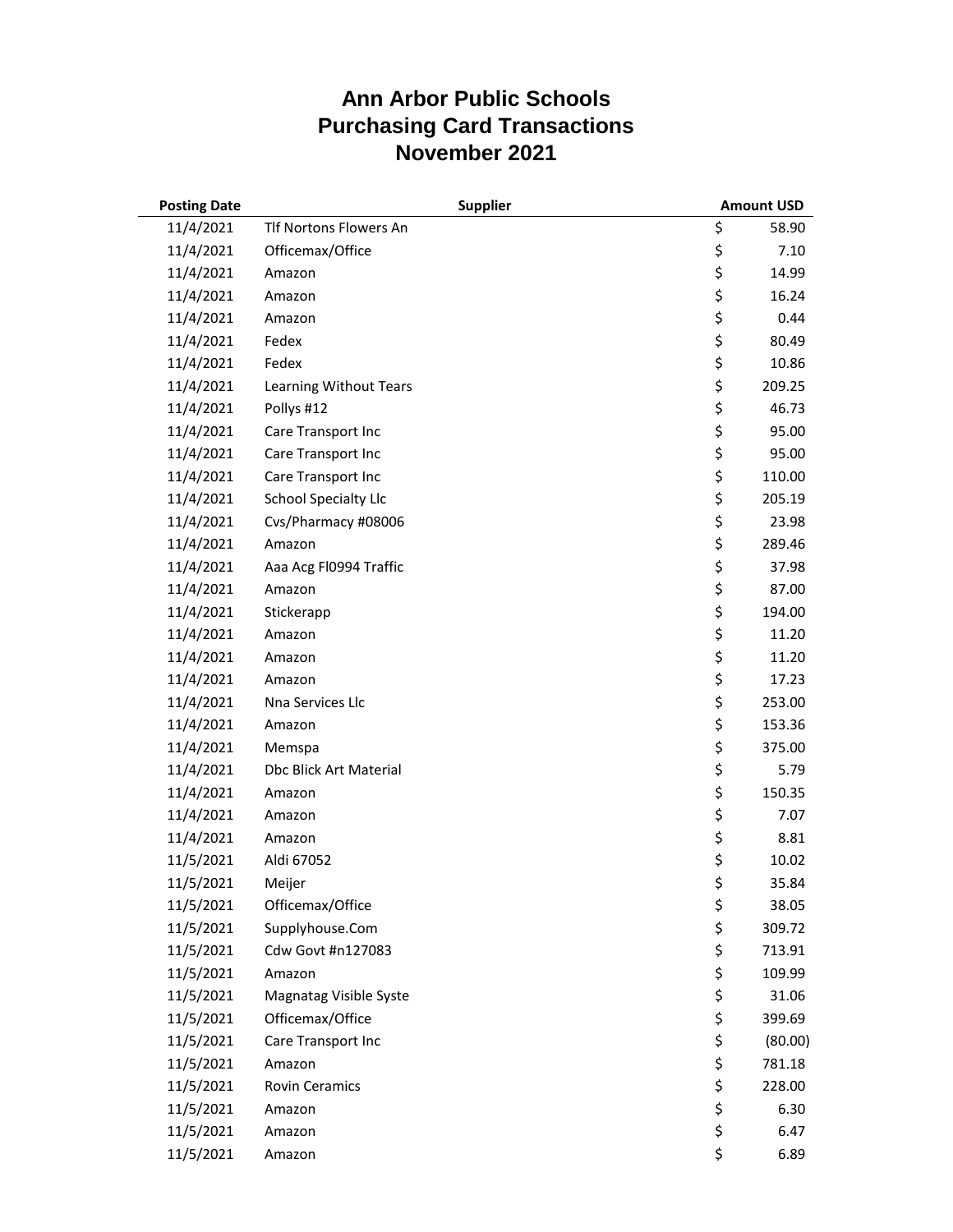| <b>Posting Date</b> |                          | <b>Supplier</b> | <b>Amount USD</b> |
|---------------------|--------------------------|-----------------|-------------------|
| 11/5/2021           | Amazon                   |                 | \$<br>36.39       |
| 11/5/2021           | Amazon                   |                 | \$<br>68.54       |
| 11/5/2021           | Amazon                   |                 | \$<br>10.35       |
| 11/5/2021           | Amazon                   |                 | \$<br>53.98       |
| 11/5/2021           | J.W. Pepper              |                 | \$<br>41.80       |
| 11/5/2021           | Amazon                   |                 | \$<br>240.00      |
| 11/5/2021           | Amazon                   |                 | \$<br>476.00      |
| 11/5/2021           | Amazon                   |                 | \$<br>103.60      |
| 11/5/2021           | Amazon                   |                 | \$<br>46.98       |
| 11/5/2021           | Amazon                   |                 | \$<br>7.99        |
| 11/5/2021           | Amazon                   |                 | \$<br>130.51      |
| 11/8/2021           | Gaylord National F/D     |                 | \$<br>339.84      |
| 11/8/2021           | Gaylord National F/D     |                 | \$<br>339.84      |
| 11/8/2021           | Gaylord National F/D     |                 | \$<br>339.84      |
| 11/8/2021           | Gfs Store #1973          |                 | \$<br>4.98        |
| 11/8/2021           | Michiganass              |                 | \$<br>180.00      |
| 11/8/2021           | <b>Nicolas Books</b>     |                 | \$<br>335.00      |
| 11/8/2021           | <b>Staybridge Suites</b> |                 | \$<br>199.30      |
| 11/8/2021           | Amazon                   |                 | \$<br>14.42       |
| 11/8/2021           | Masterclass              |                 | \$<br>(180.00)    |
| 11/8/2021           | Care Transport Inc       |                 | \$<br>(80.00)     |
| 11/8/2021           | Amazon                   |                 | \$<br>5.55        |
| 11/8/2021           | Amazon                   |                 | \$<br>35.60       |
| 11/8/2021           | J.W. Pepper              |                 | \$<br>23.94       |
| 11/8/2021           | Amazon                   |                 | \$<br>29.99       |
| 11/8/2021           | Dicks Clothing&sporti    |                 | \$<br>(42.39)     |
| 11/8/2021           | Robert Half Intl         |                 | \$<br>19,190.00   |
| 11/8/2021           | Officemax/Office         |                 | \$<br>20.69       |
| 11/8/2021           | Amazon                   |                 | \$<br>35.52       |
| 11/8/2021           | Amazon                   |                 | \$<br>229.99      |
| 11/8/2021           | Amazon                   |                 | \$<br>34.99       |
| 11/8/2021           | Amazon                   |                 | \$<br>4.99        |
| 11/8/2021           | Center For Responsive    |                 | \$<br>597.00      |
| 11/8/2021           | Center For Responsive    |                 | \$<br>796.00      |
| 11/8/2021           | Center For Responsive    |                 | \$<br>1,194.00    |
| 11/8/2021           | <b>Quill Corporation</b> |                 | \$<br>156.24      |
| 11/8/2021           | Dickssportinggoods.Com   |                 | \$<br>42.39       |
| 11/8/2021           | Fedex                    |                 | \$<br>26.56       |
| 11/8/2021           | Comcast                  |                 | \$<br>205.90      |
| 11/8/2021           | Comcast                  |                 | \$<br>567.15      |
| 11/8/2021           | Amazon                   |                 | \$<br>59.50       |
| 11/8/2021           | Amazon                   |                 | \$<br>141.08      |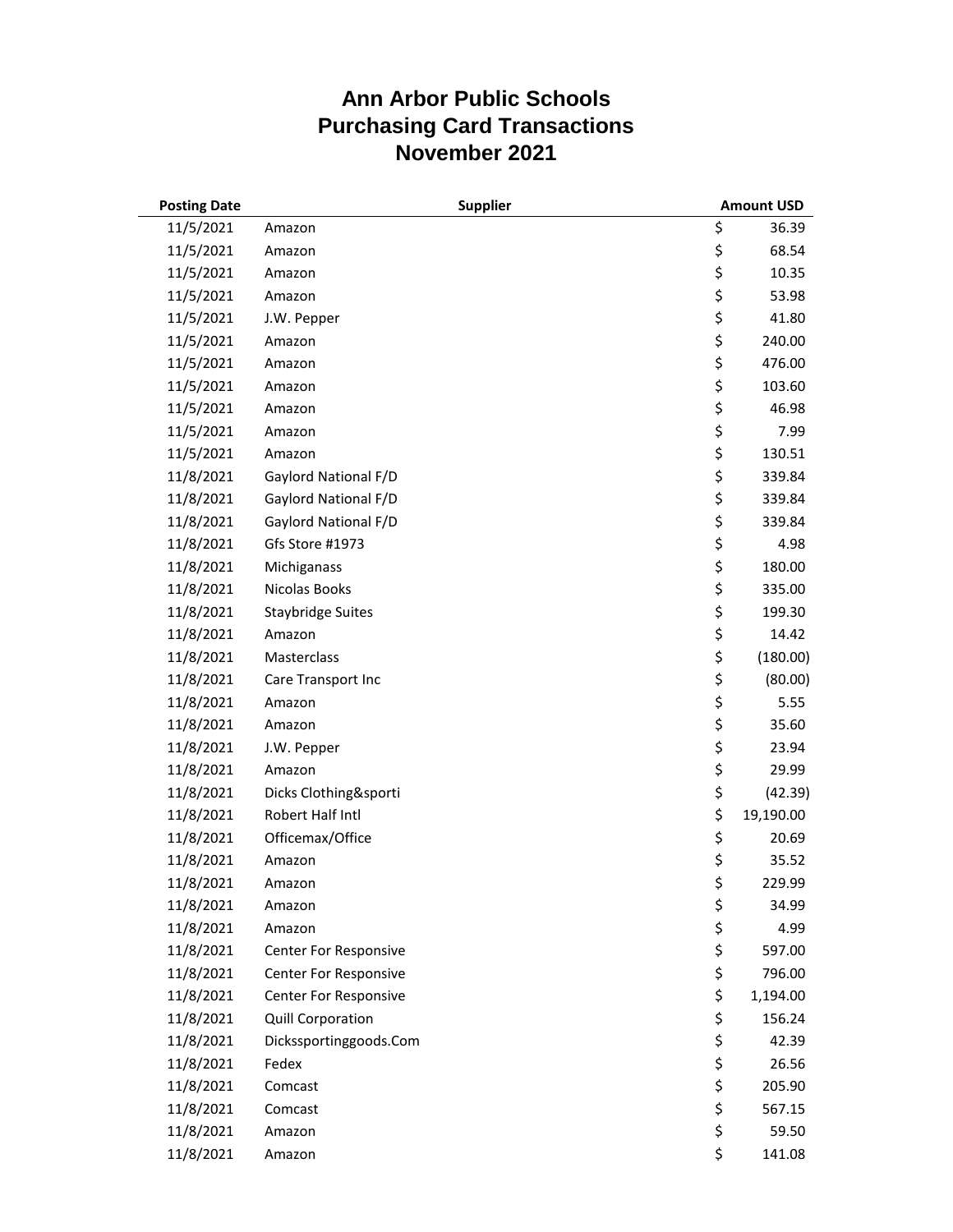| <b>Posting Date</b> |                              | <b>Supplier</b> | <b>Amount USD</b> |
|---------------------|------------------------------|-----------------|-------------------|
| 11/8/2021           | Amazon                       |                 | \$<br>5.85        |
| 11/8/2021           | Amazon                       |                 | \$<br>26.25       |
| 11/8/2021           | Amazon                       |                 | \$<br>11.99       |
| 11/8/2021           | Amazon                       |                 | \$<br>12.01       |
| 11/8/2021           | Amazon                       |                 | \$<br>32.06       |
| 11/8/2021           | Amazon                       |                 | \$<br>186.20      |
| 11/8/2021           | Amazon                       |                 | \$<br>193.68      |
| 11/8/2021           | Amazon                       |                 | \$<br>29.97       |
| 11/8/2021           | <b>School Specialty Llc</b>  |                 | \$<br>27.04       |
| 11/8/2021           | Amazon                       |                 | \$<br>26.72       |
| 11/9/2021           | Signs By Tomorrow            |                 | \$<br>213.90      |
| 11/9/2021           | Meijer                       |                 | \$<br>28.41       |
| 11/9/2021           | <b>Ascd Resources</b>        |                 | \$<br>1,272.20    |
| 11/9/2021           | Officemax/Office             |                 | \$<br>10.24       |
| 11/9/2021           | Officemax/Office             |                 | \$<br>425.43      |
| 11/9/2021           | Signupgenius                 |                 | \$<br>279.67      |
| 11/9/2021           | Amazon                       |                 | \$<br>38.49       |
| 11/9/2021           | Amazon                       |                 | \$<br>14.95       |
| 11/9/2021           | Mi State Police Ichat        |                 | \$<br>10.00       |
| 11/9/2021           | Kroger                       |                 | \$<br>28.74       |
| 11/9/2021           | Amazon                       |                 | \$<br>624.02      |
| 11/9/2021           | Amazon                       |                 | \$<br>7.08        |
| 11/9/2021           | Sq Stadium Trophy, In        |                 | \$<br>89.99       |
| 11/9/2021           | Sq Stadium Trophy, In        |                 | \$<br>395.92      |
| 11/9/2021           | Amazon                       |                 | \$<br>15.36       |
| 11/9/2021           | Amazon                       |                 | \$<br>5.99        |
| 11/9/2021           | Amazon                       |                 | \$<br>54.60       |
| 11/9/2021           | Amazon                       |                 | \$<br>62.98       |
| 11/9/2021           | Amazon                       |                 | \$<br>75.98       |
| 11/9/2021           | Amazon                       |                 | \$<br>26.79       |
| 11/9/2021           | Amazon                       |                 | \$<br>76.50       |
| 11/9/2021           | Amazon                       |                 | \$<br>105.99      |
| 11/9/2021           | Really Good Stuff            |                 | \$<br>284.46      |
| 11/9/2021           | Amazon                       |                 | \$<br>9.99        |
| 11/9/2021           | Center For Responsive        |                 | \$<br>597.00      |
| 11/9/2021           | <b>Center For Responsive</b> |                 | \$<br>1,393.00    |
| 11/9/2021           | Jerusalem Gardens            |                 | \$<br>161.00      |
| 11/9/2021           | Amazon                       |                 | \$<br>29.98       |
| 11/10/2021          | Think Social Publishin       |                 | \$<br>225.00      |
| 11/10/2021          | Think Social Publishin       |                 | \$<br>124.09      |
| 11/10/2021          | Addonforge                   |                 | \$<br>35.00       |
| 11/10/2021          | Amazon                       |                 | \$<br>36.54       |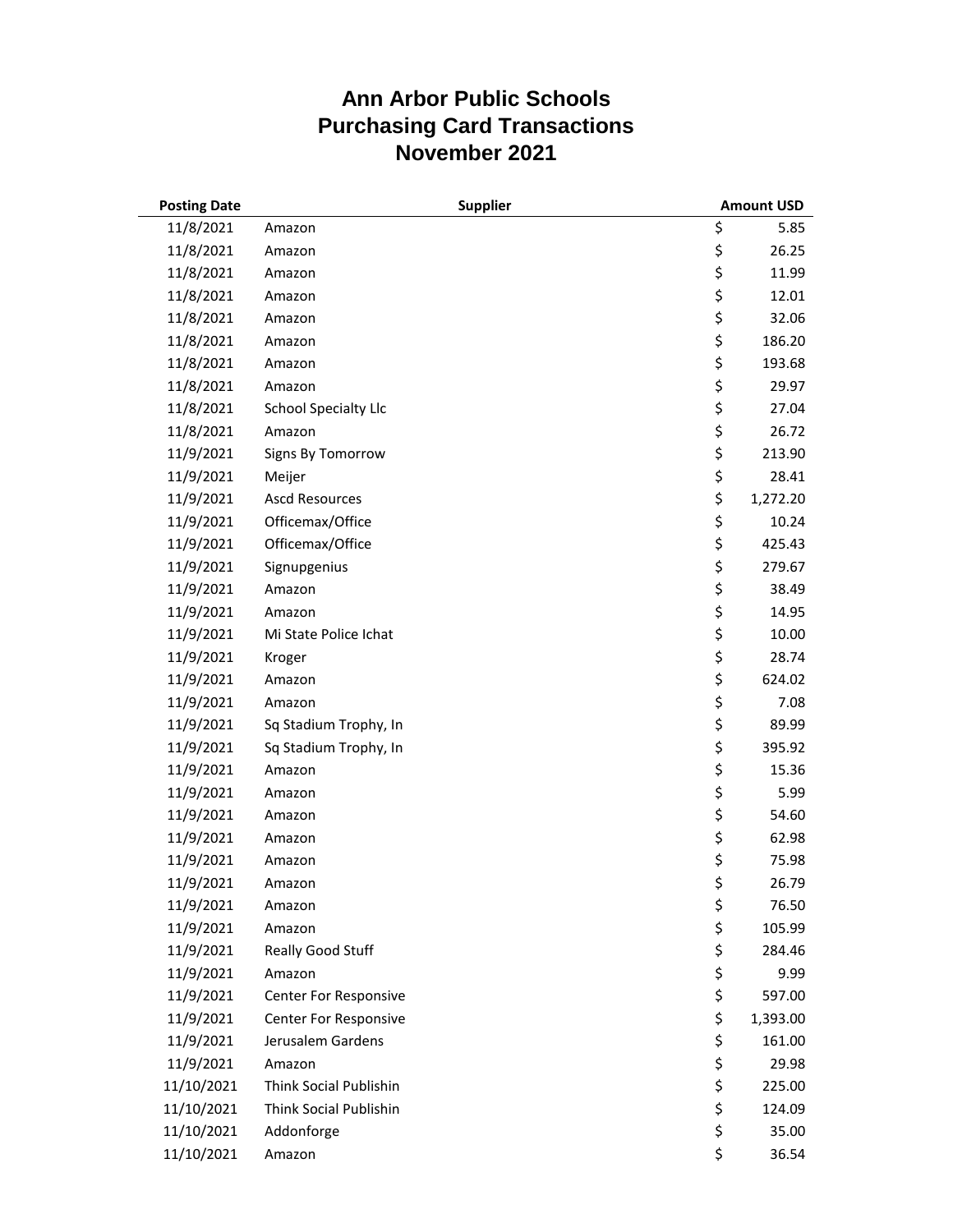| <b>Posting Date</b> | <b>Supplier</b>               | <b>Amount USD</b> |
|---------------------|-------------------------------|-------------------|
| 11/10/2021          | Amazon                        | \$<br>79.18       |
| 11/10/2021          | <b>USPS</b>                   | \$<br>3.36        |
| 11/10/2021          | Little Caesars 0007 00        | \$<br>36.50       |
| 11/10/2021          | Don Center For Excell         | \$<br>95.00       |
| 11/10/2021          | Mppoa                         | \$<br>75.00       |
| 11/10/2021          | Amazon                        | \$<br>119.73      |
| 11/10/2021          | <b>Quill Corporation</b>      | \$<br>51.28       |
| 11/10/2021          | Interfaith Marketplace        | \$<br>20.45       |
| 11/10/2021          | Music Together Llc            | \$<br>518.85      |
| 11/10/2021          | Dickssportinggoods.Com        | \$<br>42.39       |
| 11/10/2021          | Dickssportinggoods.Com        | \$<br>42.39       |
| 11/10/2021          | Dickssportinggoods.Com        | \$<br>84.78       |
| 11/10/2021          | Dickssportinggoods.Com        | \$<br>84.78       |
| 11/10/2021          | Memspa                        | \$<br>375.00      |
| 11/10/2021          | Sweetwater Sound              | \$<br>941.92      |
| 11/10/2021          | <b>Uline Ship Supplies</b>    | \$<br>5,020.13    |
| 11/10/2021          | Amazon                        | \$<br>211.32      |
| 11/10/2021          | Amazon                        | \$<br>23.86       |
| 11/10/2021          | Amazon                        | \$<br>18.69       |
| 11/10/2021          | Amazon                        | \$<br>189.00      |
| 11/10/2021          | Memspa                        | \$<br>375.00      |
| 11/10/2021          | Amazon                        | \$<br>15.98       |
| 11/10/2021          | <b>First Book</b>             | \$<br>20.34       |
| 11/10/2021          | <b>First Book</b>             | \$<br>274.16      |
| 11/11/2021          | Walmart.Com Aa                | \$<br>37.30       |
| 11/11/2021          | Trane Supply-113416           | \$<br>666.85      |
| 11/11/2021          | Meijer                        | \$<br>8.97        |
| 11/11/2021          | Um Gen Acct Rec               | \$<br>160.00      |
| 11/11/2021          | Gfs Store #0868               | \$<br>11.98       |
| 11/11/2021          | Ncyi.Org                      | \$<br>135.00      |
| 11/11/2021          | Ncyi.Org                      | \$<br>265.00      |
| 11/11/2021          | Ncyi.Org                      | \$<br>265.00      |
| 11/11/2021          | Sheraton Ann Arbor Hot        | \$<br>990.00      |
| 11/11/2021          | Wolverine Supply Co.          | \$<br>2,303.00    |
| 11/11/2021          | <b>USPS</b>                   | \$<br>10.35       |
| 11/11/2021          | <b>Bio Corporation</b>        | \$<br>204.92      |
| 11/11/2021          | Amazon                        | \$<br>27.09       |
| 11/11/2021          | Amazon                        | \$<br>226.75      |
| 11/11/2021          | Officemax/Office              | \$<br>168.61      |
| 11/11/2021          | Batteries Plus - #0389        | \$<br>182.63      |
| 11/11/2021          | Amazon                        | \$<br>29.99       |
| 11/11/2021          | <b>Current Electric Motor</b> | \$<br>22.00       |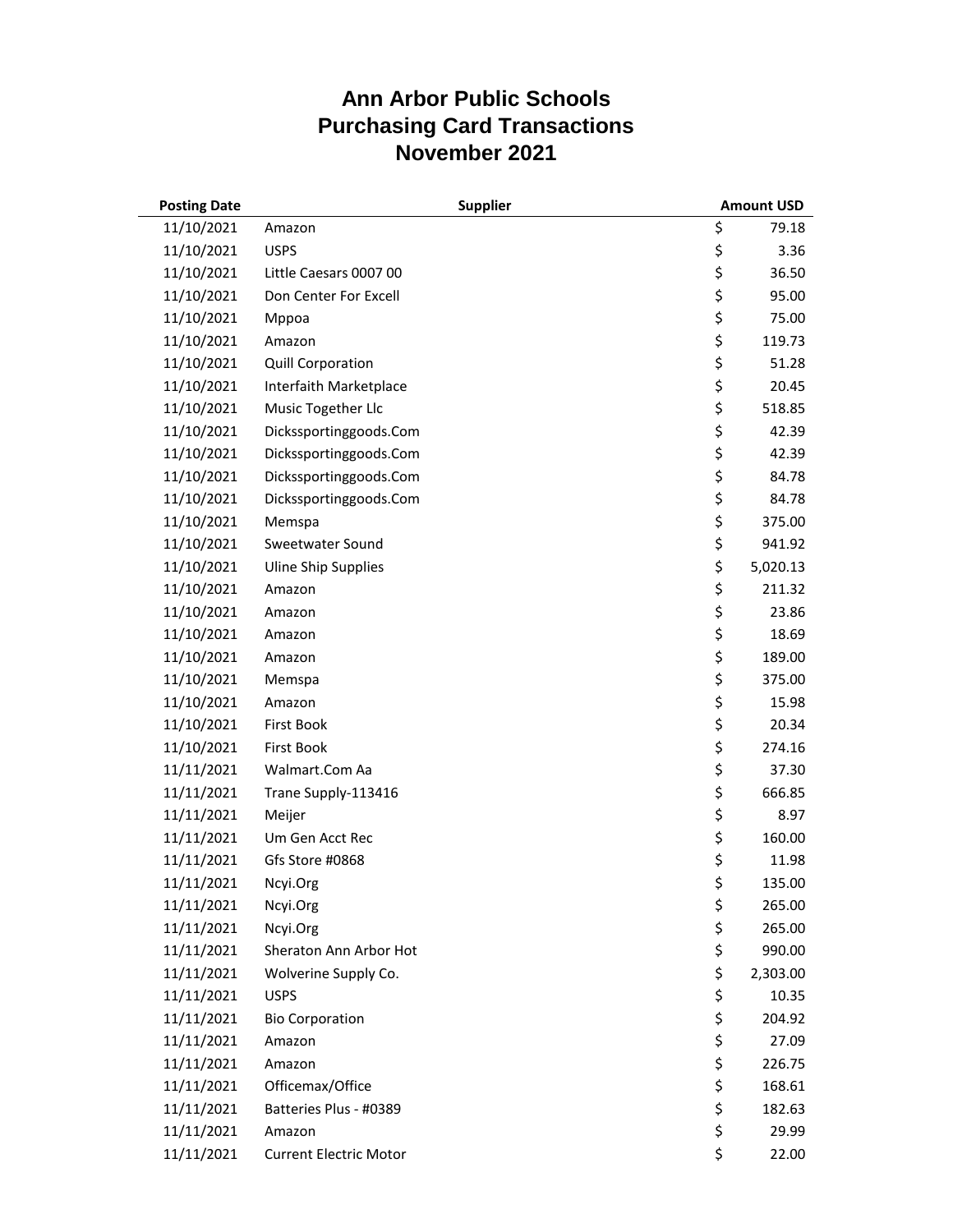| <b>Posting Date</b> |                             | <b>Supplier</b> | <b>Amount USD</b> |
|---------------------|-----------------------------|-----------------|-------------------|
| 11/11/2021          | Stadium Hardware            |                 | \$<br>90.96       |
| 11/11/2021          | Amazon                      |                 | \$<br>257.82      |
| 11/11/2021          | Amazon                      |                 | \$<br>19.96       |
| 11/11/2021          | Amazon                      |                 | \$<br>329.84      |
| 11/11/2021          | <b>First Book</b>           |                 | \$<br>278.14      |
| 11/12/2021          | Zs Bar                      |                 | \$<br>17.84       |
| 11/12/2021          | The Home Depot #2721        |                 | \$<br>190.81      |
| 11/12/2021          | Kensington Metropark        |                 | \$<br>535.00      |
| 11/12/2021          | Att Bill Payment            |                 | \$<br>235.79      |
| 11/12/2021          | Amazon                      |                 | \$<br>(178.45)    |
| 11/12/2021          | Amazon                      |                 | \$<br>214.00      |
| 11/12/2021          | Cdw Govt #n437894           |                 | \$<br>1,832.60    |
| 11/12/2021          | Amazon                      |                 | \$<br>29.99       |
| 11/12/2021          | Amazon                      |                 | \$<br>34.98       |
| 11/12/2021          | Sq Sweetwaters Coffee       |                 | \$<br>22.80       |
| 11/12/2021          | <b>Stadium Hardware</b>     |                 | \$<br>39.27       |
| 11/12/2021          | Scsimagegroup.Com           |                 | \$<br>3,990.00    |
| 11/12/2021          | Sq Bear Claw Catering       |                 | \$<br>562.50      |
| 11/12/2021          | Amazon                      |                 | \$<br>25.24       |
| 11/12/2021          | Amazon                      |                 | \$<br>8.13        |
| 11/12/2021          | Amazon                      |                 | \$<br>35.97       |
| 11/12/2021          | Amazon                      |                 | \$<br>59.70       |
| 11/12/2021          | Amazon                      |                 | \$<br>162.91      |
| 11/12/2021          | <b>School Specialty Llc</b> |                 | \$<br>34.20       |
| 11/12/2021          | <b>School Specialty Llc</b> |                 | \$<br>21.60       |
| 11/15/2021          | Amway Grand Plaza Hote      |                 | \$<br>384.58      |
| 11/15/2021          | Nasco Fort Atkinson         |                 | \$<br>366.52      |
| 11/15/2021          | Amway Grand Plaza Hote      |                 | \$<br>19.00       |
| 11/15/2021          | Amazon                      |                 | \$<br>102.89      |
| 11/15/2021          | Amway Grand Plaza Hote      |                 | \$<br>182.03      |
| 11/15/2021          | Amway Grand Plaza Hote      |                 | \$<br>182.03      |
| 11/15/2021          | Amway Grand Plaza Hote      |                 | \$<br>384.10      |
| 11/15/2021          | Amway Grand Plaza Hote      |                 | \$<br>535.19      |
| 11/15/2021          | Officemax/Office            |                 | \$<br>222.15      |
| 11/15/2021          | In A One Networks Con       |                 | \$<br>400.00      |
| 11/15/2021          | Fs Park Bench               |                 | \$<br>418.70      |
| 11/15/2021          | B & H Photo                 |                 | \$<br>749.79      |
| 11/15/2021          | <b>USPS</b>                 |                 | \$<br>14.06       |
| 11/15/2021          | Officemax/Office            |                 | \$<br>21.99       |
| 11/15/2021          | Amazon                      |                 | \$<br>205.00      |
| 11/15/2021          | Ann Arbor Ziebart Spee      |                 | \$<br>174.07      |
| 11/15/2021          | Alro Steel Corp             |                 | \$<br>416.76      |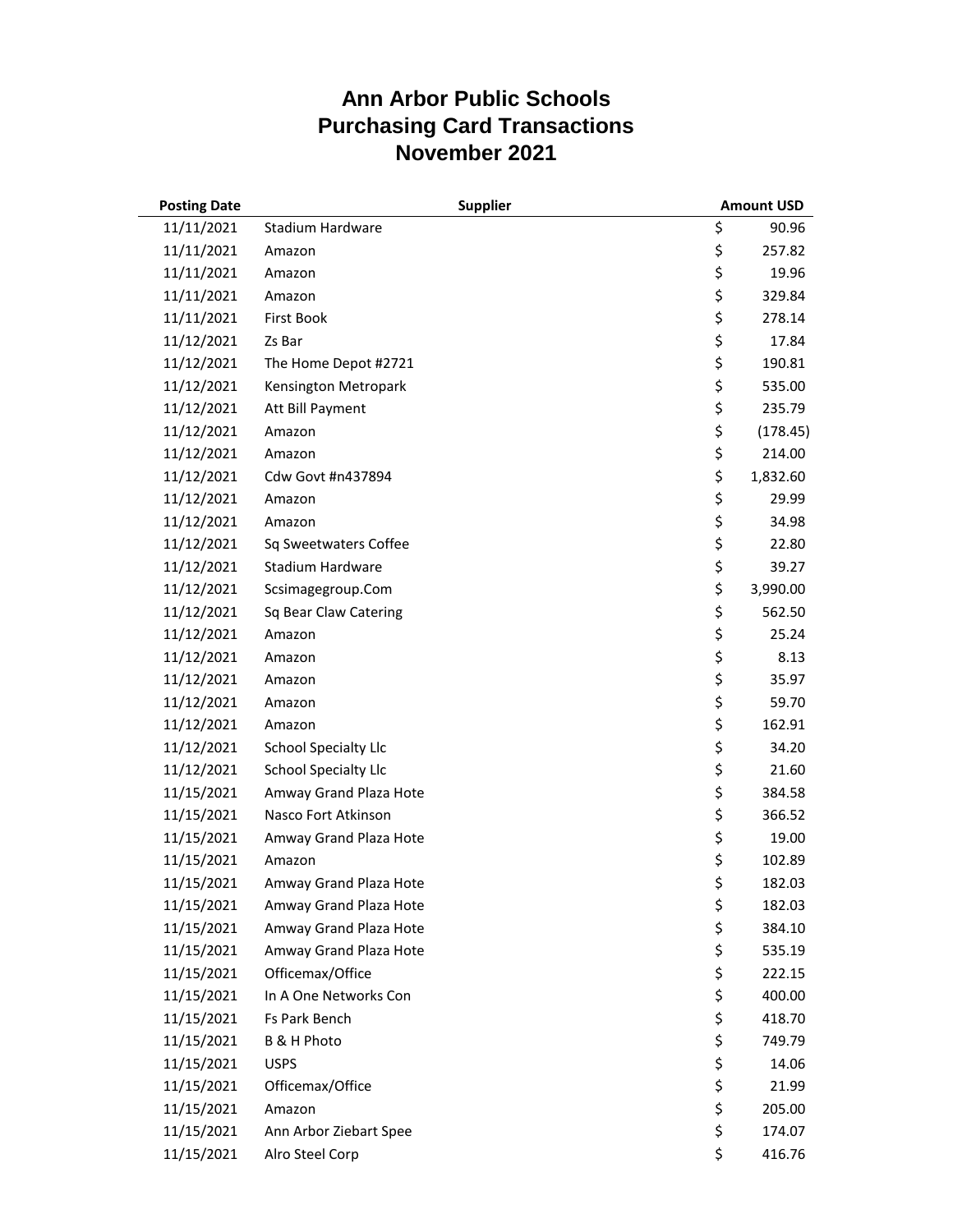| <b>Posting Date</b> | <b>Supplier</b>        | <b>Amount USD</b> |
|---------------------|------------------------|-------------------|
| 11/15/2021          | Amazon                 | \$<br>(14.65)     |
| 11/15/2021          | Gimkit                 | \$<br>59.88       |
| 11/15/2021          | Gimkit                 | \$<br>59.88       |
| 11/15/2021          | Gimkit                 | \$<br>59.88       |
| 11/15/2021          | Gimkit                 | \$<br>59.88       |
| 11/15/2021          | Gimkit                 | \$<br>59.88       |
| 11/15/2021          | Gimkit                 | \$<br>59.88       |
| 11/15/2021          | Gimkit                 | \$<br>59.88       |
| 11/15/2021          | Gimkit                 | \$<br>59.88       |
| 11/15/2021          | Gimkit                 | \$<br>59.88       |
| 11/15/2021          | Lightspeed Retail Inc. | \$<br>84.00       |
| 11/15/2021          | Officemax/Office       | \$<br>32.58       |
| 11/15/2021          | Officemax/Office       | \$<br>110.74      |
| 11/15/2021          | Officemax/Office       | \$<br>182.11      |
| 11/15/2021          | Amazon                 | \$<br>980.00      |
| 11/15/2021          | Musical Resources Of T | \$<br>1,766.81    |
| 11/15/2021          | Officemax/Office       | \$<br>11.99       |
| 11/15/2021          | Officemax/Office       | \$<br>33.99       |
| 11/15/2021          | Officemax/Office       | \$<br>149.24      |
| 11/15/2021          | Officemax/Office       | \$<br>12.75       |
| 11/15/2021          | Zoom.Us                | \$<br>14.99       |
| 11/15/2021          | Zoom.Us                | \$<br>14.99       |
| 11/15/2021          | Amazon                 | \$<br>25.18       |
| 11/15/2021          | Amazon                 | \$<br>25.94       |
| 11/15/2021          | Amazon                 | \$<br>59.98       |
| 11/15/2021          | Shure-Rs.Com           | \$<br>163.24      |
| 11/15/2021          | Logmein Rescue         | \$<br>1,500.00    |
| 11/15/2021          | Amazon                 | \$<br>219.88      |
| 11/15/2021          | Amazon                 | \$<br>16.75       |
| 11/15/2021          | Dicks Clothing&sporti  | \$<br>239.94      |
| 11/15/2021          | Amazon                 | \$<br>66.48       |
| 11/15/2021          | Amazon                 | \$<br>21.99       |
| 11/16/2021          | Macomb Intrmdt Sch Dis | \$<br>95.00       |
| 11/16/2021          | Macomb Intrmdt Sch Dis | \$<br>95.00       |
| 11/16/2021          | Michigan Pupil Account | \$<br>395.00      |
| 11/16/2021          | Officemax/Office       | \$<br>204.02      |
| 11/16/2021          | Amazon                 | \$<br>13.95       |
| 11/16/2021          | Amazon                 | \$<br>81.00       |
| 11/16/2021          | Amazon                 | \$<br>61.98       |
| 11/16/2021          | Amazon                 | \$<br>74.24       |
| 11/16/2021          | Studentreasures Ofc    | \$<br>219.45      |
| 11/16/2021          | Officemax/Office       | \$<br>349.90      |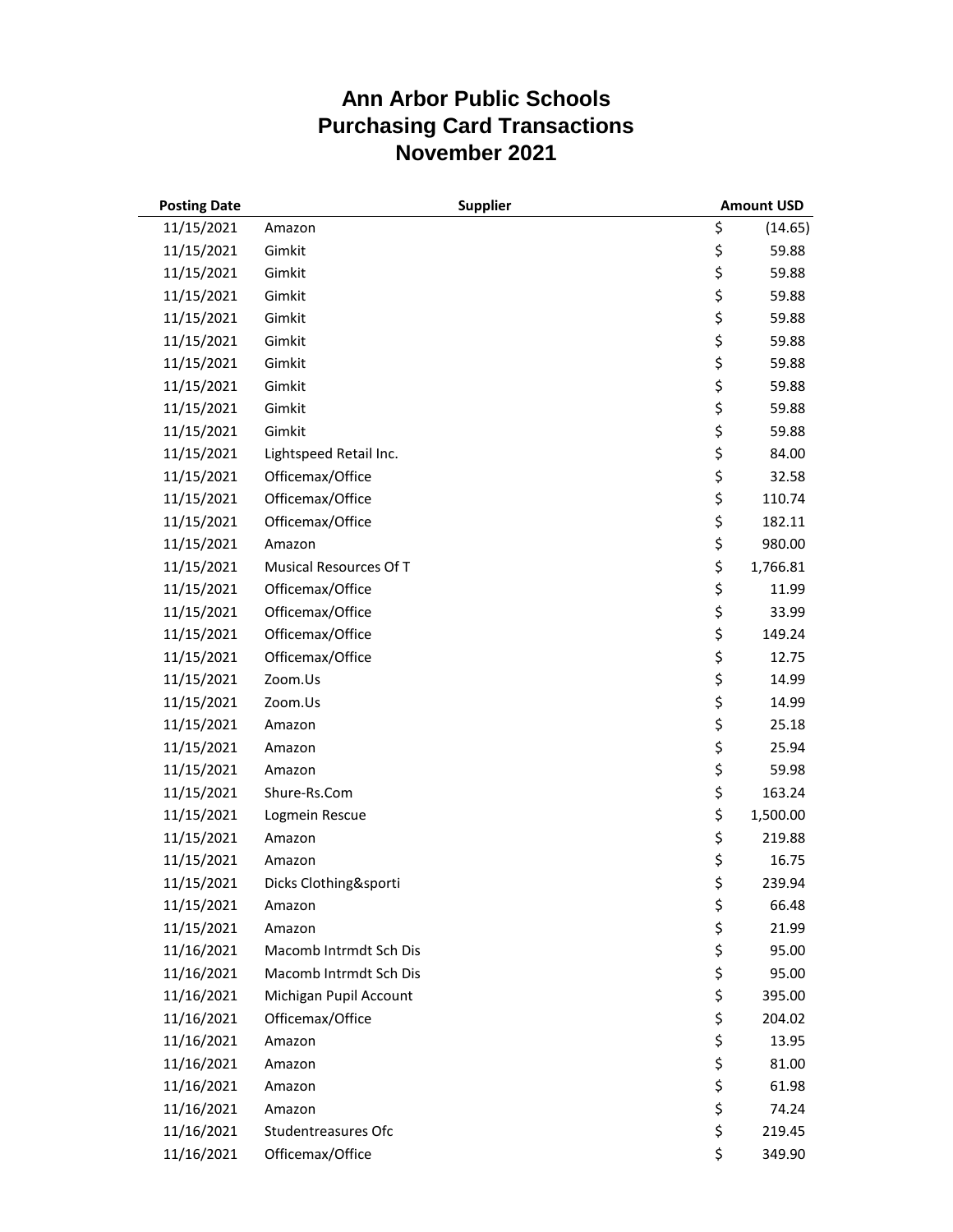| <b>Posting Date</b> | <b>Supplier</b>          | <b>Amount USD</b> |
|---------------------|--------------------------|-------------------|
| 11/16/2021          | Amazon                   | \$<br>23.99       |
| 11/16/2021          | Amazon                   | \$<br>48.70       |
| 11/16/2021          | Shure-Rs.Com             | \$<br>(9.24)      |
| 11/16/2021          | Amazon                   | \$<br>169.96      |
| 11/17/2021          | Absopure Water Company   | \$<br>32.50       |
| 11/17/2021          | Little Caesars 0007 00   | \$<br>45.00       |
| 11/17/2021          | In Kb Landscape And S    | \$<br>1,500.00    |
| 11/17/2021          | Msbo                     | \$<br>85.00       |
| 11/17/2021          | Msbo                     | \$<br>150.00      |
| 11/17/2021          | Amazon                   | \$<br>55.77       |
| 11/17/2021          | Smore.Com - Educator     | \$<br>79.00       |
| 11/17/2021          | Mi State Police Ichat    | \$<br>50.00       |
| 11/17/2021          | Amazon                   | \$<br>386.97      |
| 11/17/2021          | Form Publisher           | \$<br>79.00       |
| 11/17/2021          | Amazon                   | \$<br>103.92      |
| 11/17/2021          | Amazon                   | \$<br>31.04       |
| 11/17/2021          | Amazon                   | \$<br>52.24       |
| 11/17/2021          | Amazon                   | \$<br>202.96      |
| 11/17/2021          | Amazon                   | \$<br>393.65      |
| 11/17/2021          | Amazon                   | \$<br>16.99       |
| 11/17/2021          | Amazon                   | \$<br>153.78      |
| 11/17/2021          | Amazon                   | \$<br>23.47       |
| 11/17/2021          | Amazon                   | \$<br>33.82       |
| 11/17/2021          | Amazon                   | \$<br>37.14       |
| 11/17/2021          | Amazon                   | \$<br>269.85      |
| 11/18/2021          | Radisson Hotels #33      | \$<br>7.32        |
| 11/18/2021          | Radisson Hotels #33      | \$<br>130.54      |
| 11/18/2021          | Radisson Hotels #33      | \$<br>130.54      |
| 11/18/2021          | Meijer                   | \$<br>73.79       |
| 11/18/2021          | Meijer                   | \$<br>85.00       |
| 11/18/2021          | Radisson Hotels #33      | \$<br>(7.32)      |
| 11/18/2021          | Cottage Inn Pizza - An   | \$<br>134.68      |
| 11/18/2021          | Paypal Peaceneighb       | \$<br>128.04      |
| 11/18/2021          | Quizlet.Com              | \$<br>259.12      |
| 11/18/2021          | Mi State Police Ichat    | \$<br>10.00       |
| 11/18/2021          | Amazon                   | \$<br>83.67       |
| 11/18/2021          | The Boomerang Project    | \$<br>3,045.00    |
| 11/18/2021          | Amazon                   | \$<br>198.80      |
| 11/18/2021          | <b>Quill Corporation</b> | \$<br>612.55      |
| 11/18/2021          | Amazon                   | \$<br>26.58       |
| 11/18/2021          | Amazon                   | \$<br>51.08       |
| 11/18/2021          | Amazon                   | \$<br>114.92      |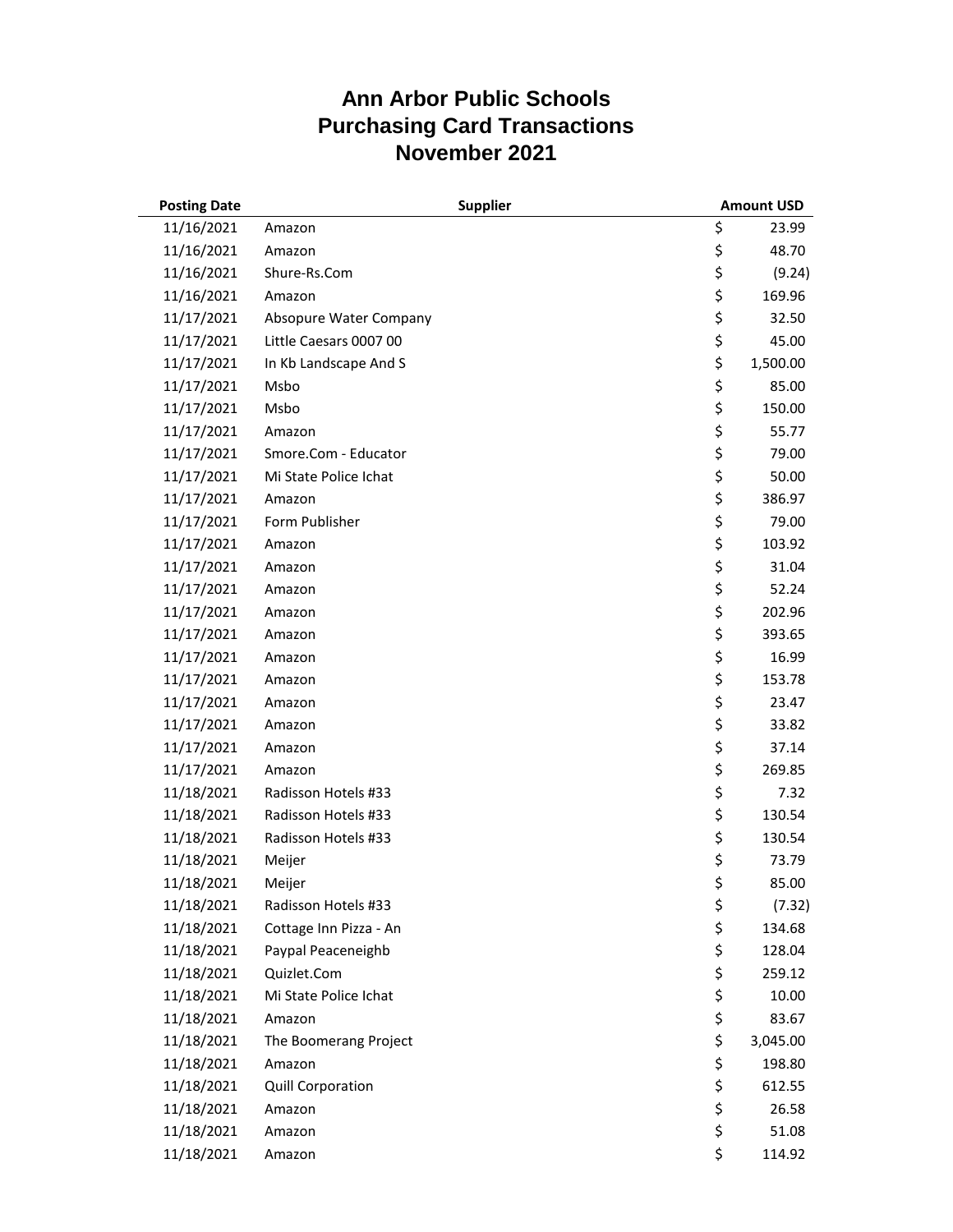| <b>Posting Date</b> |                               | <b>Supplier</b> | <b>Amount USD</b> |
|---------------------|-------------------------------|-----------------|-------------------|
| 11/18/2021          | Amazon                        |                 | \$<br>15.96       |
| 11/18/2021          | Officemax/Office              |                 | \$<br>11.08       |
| 11/18/2021          | Comcast                       |                 | \$<br>558.35      |
| 11/18/2021          | Amazon                        |                 | \$<br>(52.02)     |
| 11/18/2021          | Amazon                        |                 | \$<br>7.49        |
| 11/18/2021          | Amazon                        |                 | \$<br>20.00       |
| 11/18/2021          | Amazon                        |                 | \$<br>49.95       |
| 11/18/2021          | Amazon                        |                 | \$<br>110.38      |
| 11/18/2021          | School Health Corp            |                 | \$<br>(33.89)     |
| 11/18/2021          | School Health Corp            |                 | \$<br>98.76       |
| 11/18/2021          | Amazon                        |                 | \$<br>195.99      |
| 11/19/2021          | The Home Depot #2721          |                 | \$<br>23.94       |
| 11/19/2021          | Amazon                        |                 | \$<br>(535.19)    |
| 11/19/2021          | Little Caesars 0007 00        |                 | \$<br>42.00       |
| 11/19/2021          | Sheraton Ann Arbor Hot        |                 | \$<br>135.18      |
| 11/19/2021          | Zoom.Us                       |                 | \$<br>77,356.13   |
| 11/19/2021          | <b>USPS</b>                   |                 | \$<br>1.56        |
| 11/19/2021          | <b>USPS</b>                   |                 | \$<br>13.41       |
| 11/19/2021          | Mi State Police Ichat         |                 | \$<br>50.00       |
| 11/19/2021          | China King                    |                 | \$<br>127.14      |
| 11/19/2021          | Gbc Arden Studio              |                 | \$<br>(1.47)      |
| 11/19/2021          | Gbc Arden Studio              |                 | \$<br>(24.51)     |
| 11/19/2021          | Amazon                        |                 | \$<br>41.98       |
| 11/19/2021          | Amazon                        |                 | \$<br>(14.99)     |
| 11/19/2021          | <b>Quill Corporation</b>      |                 | \$<br>58.17       |
| 11/19/2021          | Quill Corporation             |                 | \$<br>389.91      |
| 11/19/2021          | Center For Responsive         |                 | \$<br>199.00      |
| 11/19/2021          | Center For Responsive         |                 | \$<br>199.00      |
| 11/19/2021          | Center For Responsive         |                 | \$<br>199.00      |
| 11/19/2021          | Center For Responsive         |                 | \$<br>199.00      |
| 11/19/2021          | Dunhams 026                   |                 | \$<br>39.95       |
| 11/19/2021          | J.W. Pepper                   |                 | \$<br>36.00       |
| 11/19/2021          | Amazon                        |                 | \$<br>169.57      |
| 11/19/2021          | Ssl Ecomm                     |                 | \$<br>912.32      |
| 11/19/2021          | Amazon                        |                 | \$<br>36.99       |
| 11/22/2021          | Amway Grand Plaza Hote        |                 | \$<br>(20.04)     |
| 11/22/2021          | <b>Ascott Corp</b>            |                 | \$<br>294.00      |
| 11/22/2021          | Little Caesars 0007 00        |                 | \$<br>15.68       |
| 11/22/2021          | Jimmy Johns                   |                 | \$<br>34.47       |
| 11/22/2021          | Hilton Fort Wayne             |                 | \$<br>1,589.12    |
| 11/22/2021          | Courtyard Ann Arbor           |                 | \$<br>942.00      |
| 11/22/2021          | <b>National Energy Contro</b> |                 | \$<br>373.46      |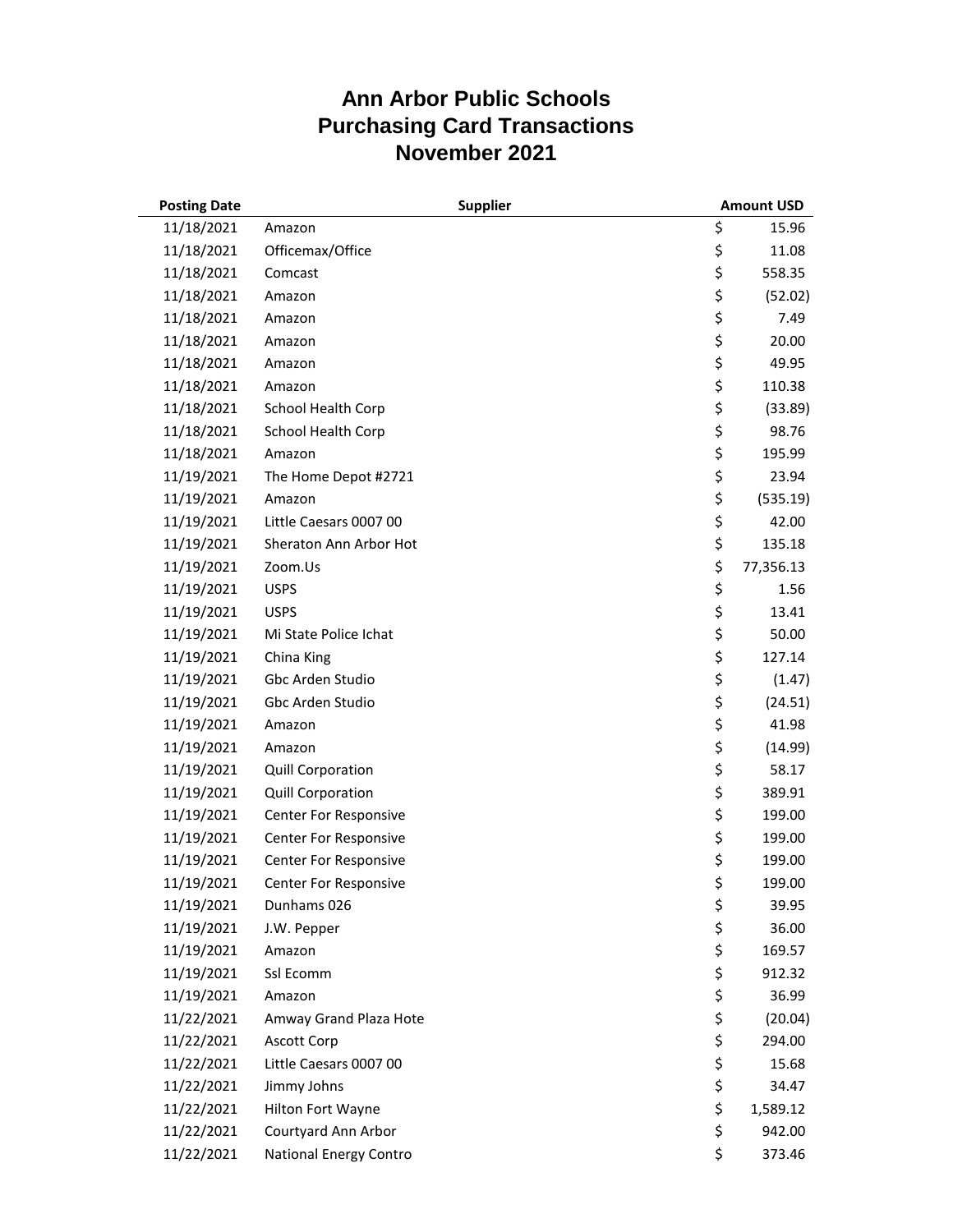| <b>Posting Date</b> | <b>Supplier</b>             | <b>Amount USD</b> |
|---------------------|-----------------------------|-------------------|
| 11/22/2021          | National Energy Contro      | \$<br>445.89      |
| 11/22/2021          | <b>Fs Park Bench</b>        | \$<br>(23.70)     |
| 11/22/2021          | <b>Service Express</b>      | \$<br>2,254.00    |
| 11/22/2021          | <b>Service Express</b>      | \$<br>2,254.00    |
| 11/22/2021          | Clear Rate Communicati      | \$<br>4,505.99    |
| 11/22/2021          | Officemax/Office            | \$<br>42.94       |
| 11/22/2021          | Sp Tribute.Co               | \$<br>29.00       |
| 11/22/2021          | Meijer                      | \$<br>11.00       |
| 11/22/2021          | Wrist-Band Customlany       | \$<br>192.60      |
| 11/22/2021          | Aep Connections Llc         | \$<br>190.00      |
| 11/22/2021          | <b>USPS</b>                 | \$<br>3.56        |
| 11/22/2021          | Amazon                      | \$<br>34.95       |
| 11/22/2021          | <b>Rovin Ceramics</b>       | \$<br>57.00       |
| 11/22/2021          | Alro Steel Corp             | \$<br>15.52       |
| 11/22/2021          | Amazon                      | \$<br>35.95       |
| 11/22/2021          | Fedex                       | \$<br>18.90       |
| 11/22/2021          | Fedex                       | \$<br>18.90       |
| 11/22/2021          | Fedex                       | \$<br>18.90       |
| 11/22/2021          | Fedex                       | \$<br>18.90       |
| 11/22/2021          | Fedex                       | \$<br>18.90       |
| 11/22/2021          | Center For Responsive       | \$<br>597.00      |
| 11/22/2021          | <b>Quill Corporation</b>    | \$<br>32.94       |
| 11/22/2021          | Amazon                      | \$<br>16.98       |
| 11/22/2021          | Vzwrlss Apocc Visb          | \$<br>12,375.50   |
| 11/22/2021          | Zoom.Us                     | \$<br>14.99       |
| 11/22/2021          | Amazon                      | \$<br>9.99        |
| 11/22/2021          | Amazon                      | \$<br>34.98       |
| 11/22/2021          | <b>School Specialty Llc</b> | \$<br>796.12      |
| 11/23/2021          | <b>Mailchimp Misc</b>       | \$<br>200.00      |
| 11/23/2021          | Zoom.Us                     | \$<br>14.99       |
| 11/23/2021          | Zoom.Us                     | \$<br>14.99       |
| 11/23/2021          | Photo Warehouse             | \$<br>93.85       |
| 11/23/2021          | Ann Arbor Auto Parts        | \$<br>90.87       |
| 11/23/2021          | Enterprise Rent-A-Car       | \$<br>107.60      |
| 11/23/2021          | Enterprise Rent-A-Car       | \$<br>107.60      |
| 11/23/2021          | Amazon                      | \$<br>11.90       |
| 11/23/2021          | Ace Barnes Hardware         | \$<br>22.68       |
| 11/23/2021          | Panera Bread                | \$<br>73.45       |
| 11/24/2021          | Photo Warehouse             | \$<br>159.65      |
| 11/24/2021          | Mi State Police Ichat       | \$<br>10.00       |
| 11/24/2021          | Mi State Police Ichat       | \$<br>40.00       |
| 11/24/2021          | Learning Without Tears      | \$<br>707.39      |